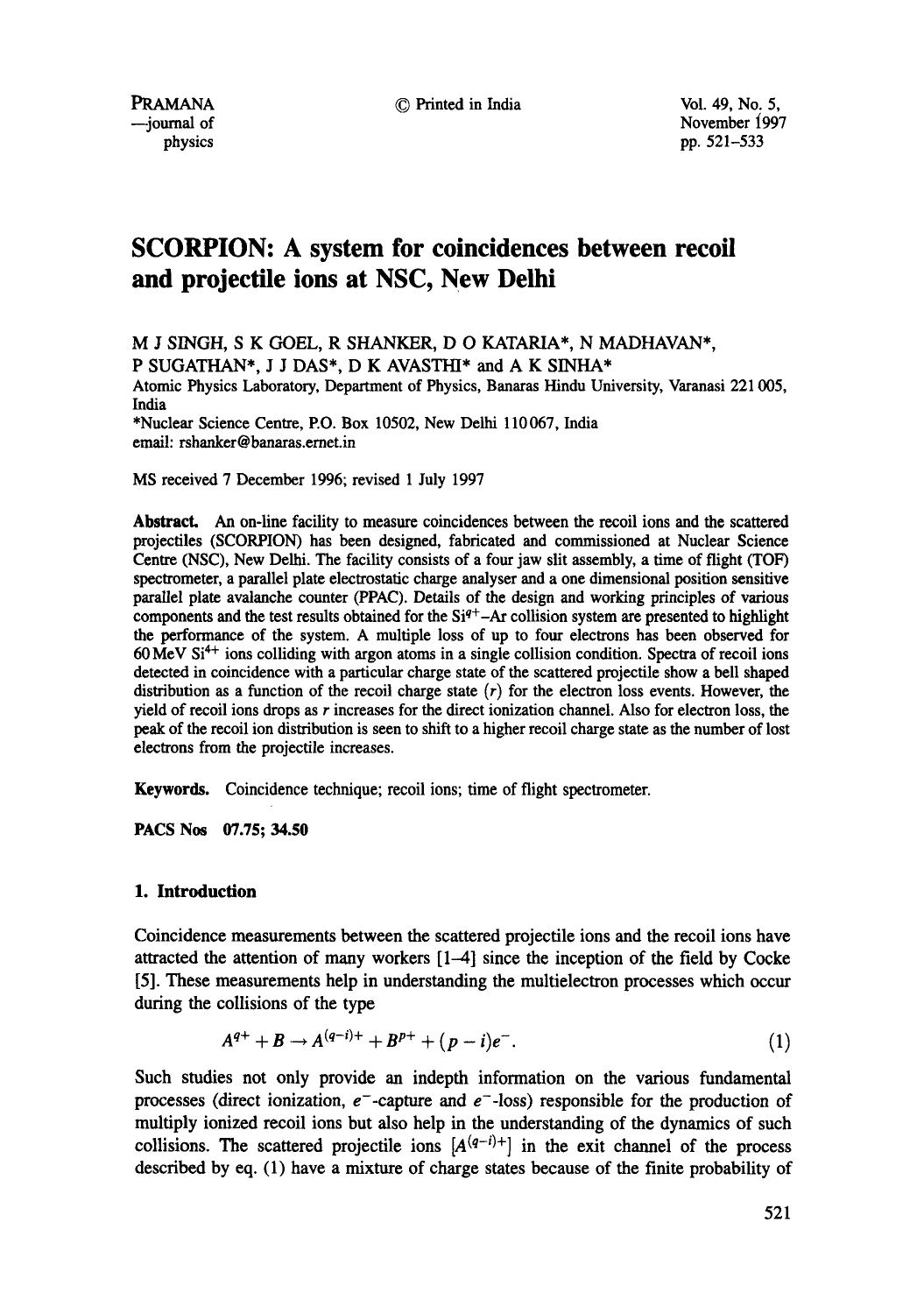the occurrence of all the fundamental processes mentioned above. For the direct ionization case,  $i = 0$ , i.e. the charge state of the scattered projectile is identical to that of the incident one. For the electron capture case,  $i > 0$  implying thereby that the charge state of the scattered projectile is less as compared to the charge state of the incident projectile depending on the number of electrons it has captured from the target atom during collision. For the electron loss case,  $i < 0$ , incident-ion loses additional electrons. Recently, a similar attempt in this direction has been pursued at the 15 UD Pelletron accelerator facility of Nuclear Science Centre (NSC) [6], New Delhi. Some measurements using a time-of-flight spectrometer (TOF) have been performed earlier, the details of which are presented elsewhere [7]. In these measurements the selection of the final charge state of the scattered projectile was not possible. As mentioned above, the separation of the various charge states of the scattered projectile is important to identify the channels leading to the recoil ion distributions for the various ionization processes. This can be achieved either by magnetic deflection [2, 4, 8] or by using a parallel plate electrostatic charge analyser [1,3,9]. A new facility, SCORPION (System for COincidences between the Recoil and Projectile IONs), which uses a parallel plate electrostatic charge analyser, has been developed and set up at the zero degree exit port of the general purpose scattering chamber (GPSC) [10] beam line of NSC. The set up has been used to perform coincidence measurements between the recoil ions and the charge selected scattered projectiles. This paper reports on the various hardware components of the SCORPION and their design details. A few typical results obtained from the data on  $Si<sup>q+</sup>$ -Ar collisions using the SCORPION facility are presented and discussed.

#### **2. Hardware details of SCORPION**

The SCORPION set up for performing experiments on recoil ion projectile ion coincidences is shown in figure 1. The charge state of the recoil ions produced as a result of the interaction in a crossed beam geometry between the highly charged energetic ions



**Figure** 1. Schematic diagram of the set up for coincidences between recoils and projectile-ions.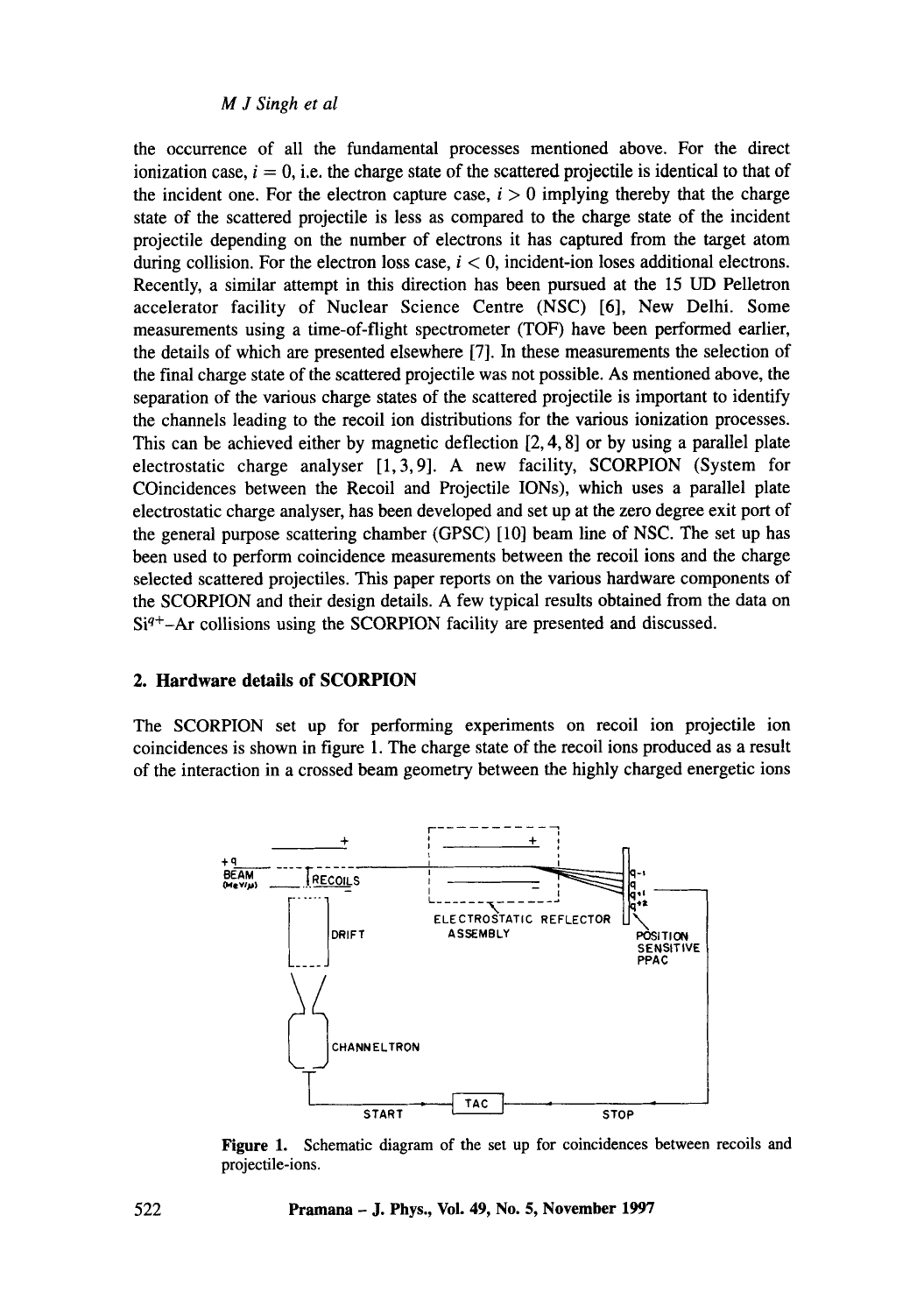#### *Coincidences between recoil and projectile ions*

with the neutral target atoms are separated using a TOF set up. The scattered projectiles moving in the forward direction are charge state separated by an electrostatic charge analyser and are finally detected by a one-dimensional position sensitive parallel plate avalanche counter (PPAC). The fine control of the incident beam is facilitated by a four jaw slit assembly. A brief description of the design and working principles of various components of the SCORPION set up is given below.

## *2.1 Four jaw slit assembly*

The four jaw slit assembly connected to the exit port of the GPSC is an important part of the SCORPION set up. It is required for controlling the incident number of charged particles because of the limited count rate handling capabilities of the PPAC ( $\sim 10^{4-5}$  particles/sec). It also helps in reducing the diameter of the incident beam which is helpful in optimizing the time resolution of the recoil ion peaks as will be highlighted in § 2.2. The assembly is an octagonal aluminum block of thickness 100 mm, in the centre of which a hole of 85 mm diameter is bored. The four orthogonal edges of this block are provided with a Wilson seal arrangement through which stainless steel (SS) shafts pass. The movement of the shafts is controlled with the help of micrometers. The rotational motion of the central shaft of the micrometer is converted into a linear motion of the SS shaft with the help of ball beatings. In order to lock even fine rotations of the shaft during its linear motion, proper guides have been provided. Four SS strips, bolted on the teflon pieces which are push fit at the ends of the shafts, form an aperture, the size of which can be varied with the help of micrometers. In overlapping position, the distance between any two strips is 2 mm. Each strip is connected to a hermetically sealed lemo connector for providing a current read out. The slit arrangement is followed by a bellow (internal diameter (ID)  $\sim$  100 mm) and a cross (ID  $\sim$  100 mm). This combination houses a Faraday cup for the GPSC.

The exit port of the cross is connected to an SS scattering chamber through a gate valve. The chamber supported by a stand has an internal diameter of 300 mm and a height of 150 mm. The TOF spectrometer is mounted in the chamber on the bottom port using an adapter. The mounting arrangement has the facility of height adjustment of the spectrometer together with the possibility of its rotation and translation in a direction perpendicular to the beam direction. These features help in proper alignment of the spectrometer with respect to the incoming beam direction. One of the ports of the scattering chamber has a gas handling flange with appropriate mountings.

#### 2.2 *Time of flight spectrometer*

The TOF set up separates the recoils of various charge states on the basis of their time of flight over a certain path length. The set up consists of a pusher and an extractor plate  $(+)$  and  $-)$ , a drift tube and a channeltron detector as shown in figure 1.

2.2.1 *Time resolution of the TOF spectrometer: The* advantage of such a spectrometer is its speed of collection of ions and a simple design, without any limitation on its shape and size. However, it is found to have a limited time resolution [11]. Ideally if all the recoil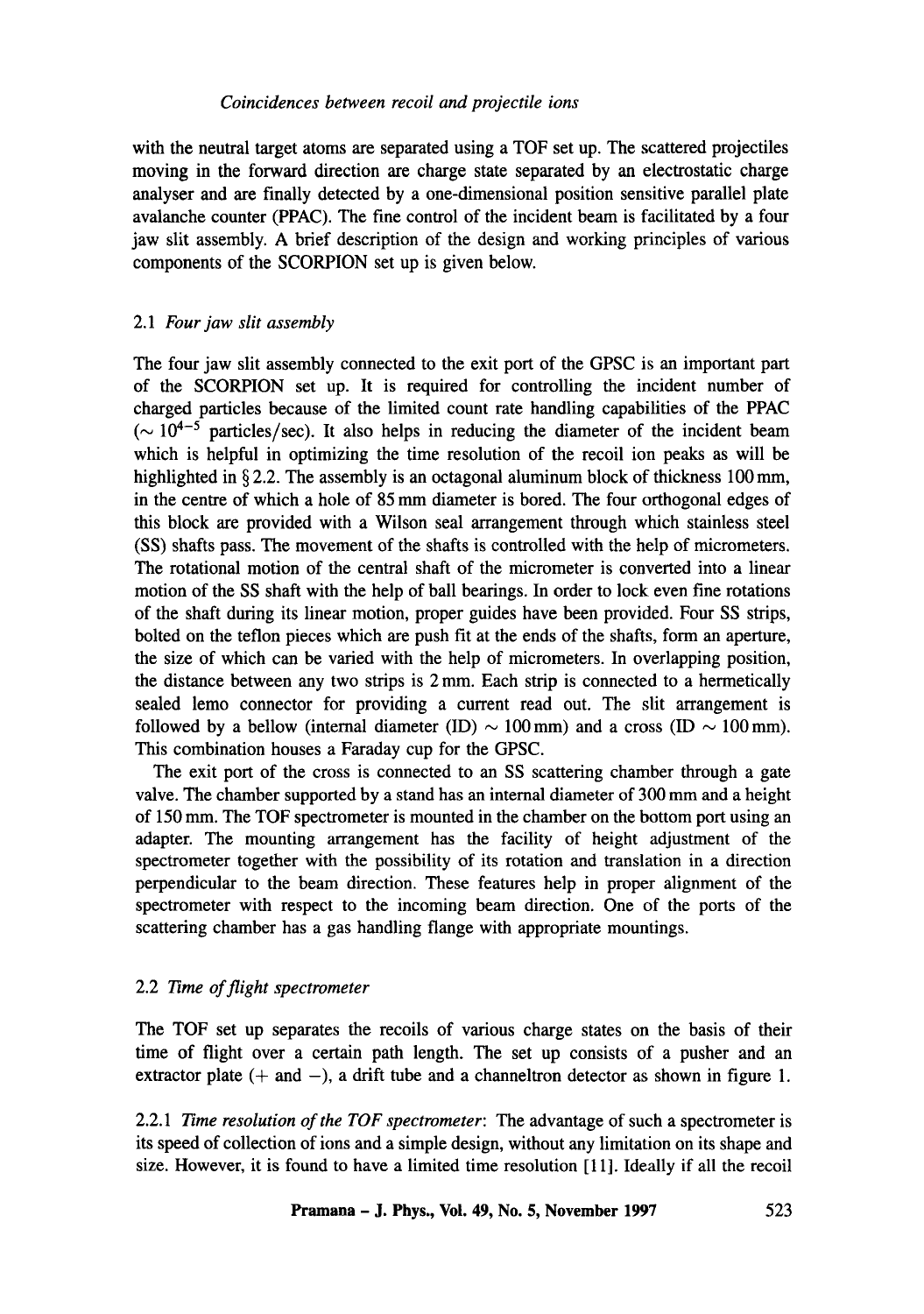ions formed in the interaction zone have zero initial velocity and move parallel to the extraction field, then the time of flight of all the ions having the same mass to charge ratio will be the same and in this case the resolution of the spectrometer will be limited by the resolution of the detector. In practice, the other limiting factors contributing to the time spread are:

2.2.1.1 *Initial space distribution of ions:* Due to a finite width of the beam and the finite spread of the gaseous target atoms, ions are born at different positions. This leads to a variation in flight times of ions having the same *m/q* ratio.

2.2.1.2 *Initial kinetic energy distribution of ions: The* time spread due to an initial kinetic energy distribution of the ions is due to the difference in flight times of two ions born at the same position but with the velocity vectors pointing in opposite directions.

2.2.2 *Estimation of time spreads*: If the ions are born with an initial energy  $U_0$ , then the total energy of the ions in charge state  $q$  impinging on the detector (see figure 1) is given by

$$
U = U_0 + qsE_s + qdE_d + qxE_x \qquad (2)
$$

where  $E_s$ ,  $E_d$  and  $E_x$  are the electric fields in the spaces s, d and x respectively. The total time of flight is given by the relation

$$
T = T_s + T_d + T_D + T_x \tag{3}
$$

where,

 $T_D =$  time of flight throught drift length D,

$$
T_s = \frac{(2m)^{1/2}}{qE_s} [(U_0 + qsE_s)^{1/2} - U_0^{1/2}], \qquad (4)
$$

$$
T_d = \frac{(2m)^{1/2}}{qE_d} [(U_0 + qsE_s + qdE_d)^{1/2} - (U_0 + qsE_s)^{1/2}], \qquad (5)
$$

$$
T_D = \frac{(2m)^{1/2}D}{2(U_0 + qsE_s + qdE_d)^{1/2}},
$$
\n(6)

$$
T_x = \frac{(2m)^{1/2}}{qE_x} [(U)^{1/2} - (U_0 + qsE_s + qdE_d)^{1/2}].
$$
 (7)

As mentioned in  $\S 2.2.1.1$ , the time resolution of the spectrometer is limited by the time spread due to initial space distribution of ions. To minimise this time spread, it is necessary that all the ions having the same  $m/q$  and born around the mean  $s_0$  reach the detector at the same time. The condition is satisfied if, at the detector

$$
\left(\frac{\mathrm{d}T}{\mathrm{d}s}\right)_{U_0s_0}=0.\tag{8}
$$

Using condition (8) in (3) and assuming that the ions are born with zero initial velocity, we get

#### **524 Pramana - J. Phys., Vol. 49, No. 5, November 1997**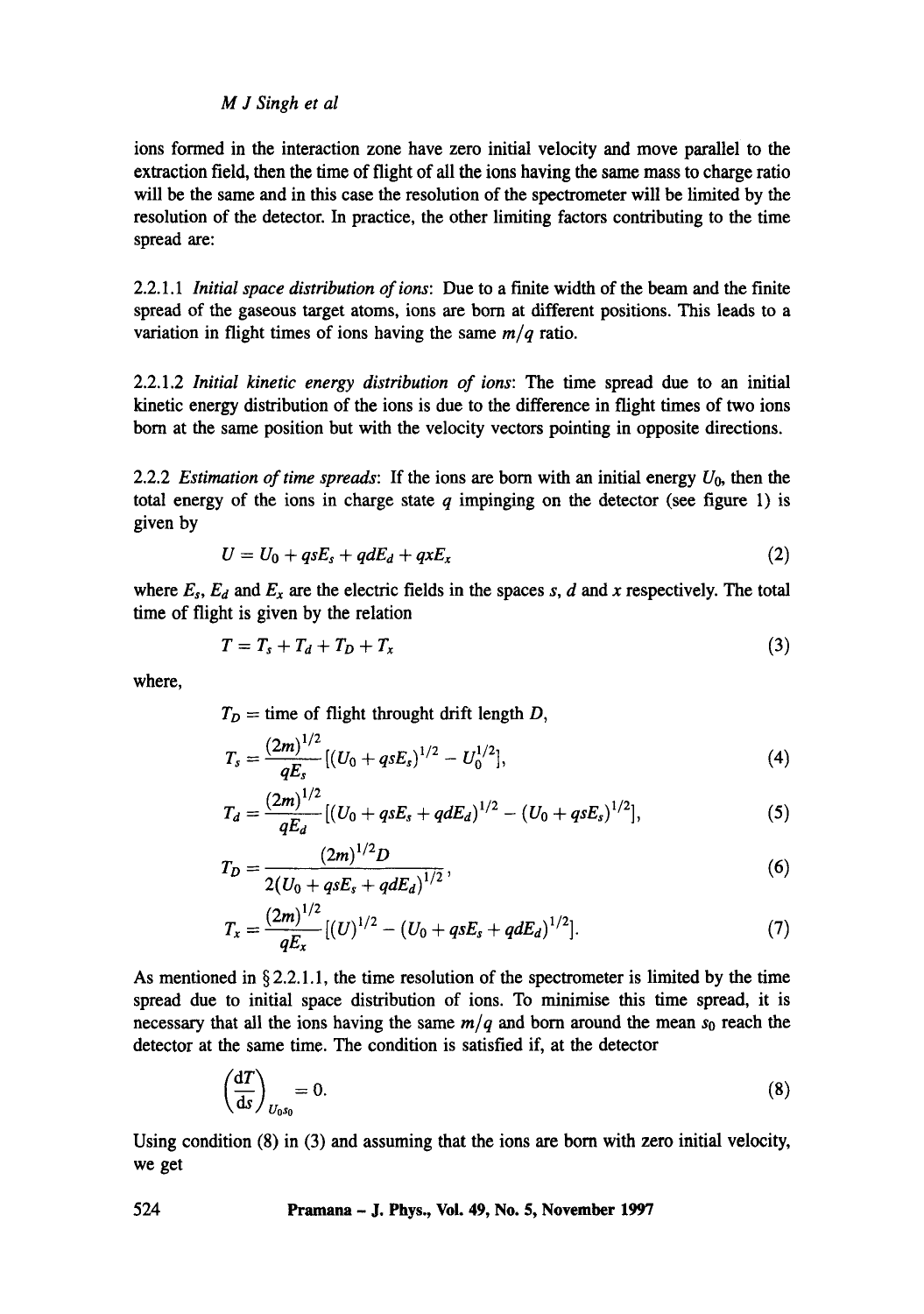*Coincidences between recoil and projectile ions* 

$$
D = 2(sE_s + dE_d)^{3/2} \left[ \left( \frac{1}{sE_s} \right)^{1/2} \left( \frac{1}{E_s} - \frac{1}{E_d} \right) + \left( \frac{1}{sE_s + dE_d} \right)^{1/2} \left( \frac{1}{E_d} - \frac{1}{E_x} \right) + \left( \frac{1}{sE_s + dE_d + xE_x} \right)^{1/2} \left( \frac{1}{E_x} \right) \right],
$$
(9)

where  $D$  gives the optimum drift length required for the best time resolution. To estimate the contribution from the time spread due to kinetic energy distribution  $(\S 2.2.1.2)$ , consider two ions (ion 1 and ion 2) born at the same initial position s with the same initial speed but with their velocity vectors pointed towards  $+$  and  $-$  respectively. Ion 1 moves a certain length towards  $+$  before it is pulled back by the potential on  $-$ . Subsequently its motion is identical to that of ion 2 moving towards  $-$  from the beginning. Hence, the time difference between ion 1 and ion 2 reaching the detector is the 'turn around time' given by the relation,

 $T =$ Turn around time

$$
= 2 \left( \text{Deceleration time} \right) = 2 \frac{\left( 2mU_0 \right)^{1/2}}{qE_s} \,. \tag{10}
$$

2.2.3 *Mass resolution: The* maximum resolvable mass, M, [11] depends on the initial space and energy distribution functions. Consider the relation

$$
\frac{1}{M} = \frac{1}{M_s} + \frac{1}{M_\theta},\tag{11}
$$

where  $M_s$  is the maximum resolvable mass for which time spread due to space distribution of ions  $\Delta T_s$  equals the time spread between adjacent mass peaks and  $M_\theta$  is the maximum resolvable mass for which the time spread due to kinetic energy distribution of ions  $\Delta T_{\theta}$  equals the time between adjacent mass peaks. M will be smaller than either  $M_s$  or  $M_\theta$ . On the other hand, it will be at least as large as the value M obtained above by assuming the total spread to be the sum of the energy and space time spreads.

2.2.4 The *present TOF spectrometer: The* TOF spectrometer is a SS box of dimensions  $100 \text{ mm} \times 60 \text{ mm} \times 100 \text{ mm}$ . The spectrometer, besides housing the TOF set up, has provisions for

- (1) adjustable collimators for beam entrance and exit made from tantalum.
- (2) arrangement for gas input through a hypodermic needle (diameter  $= 1$  mm) with a provision for adjusting its height with respect to the incoming beam. The needle is connected to the gas handling flange through a nalgene tube of diameter 10mm. The gas flow in the interaction region is controlled with the help of fine needle valves.

 $+$  and  $-$  are copper plates of dimensions 20 mm by 20 mm and thickness 4 mm. The plates are separated from each other by  $20 \text{ mm } (= 2s)$  with the help of teflon spacers. The extractor plate has a 5 mm circular hole in the centre for allowing the recoils to pass through after extraction from the interaction region. To avoid field penetration through the hole and through the ends of the drift tube, a grid of parallel wires (25 micron diameter wires spaced 1 mm apart) is epoxied using a conducting glue. The transmission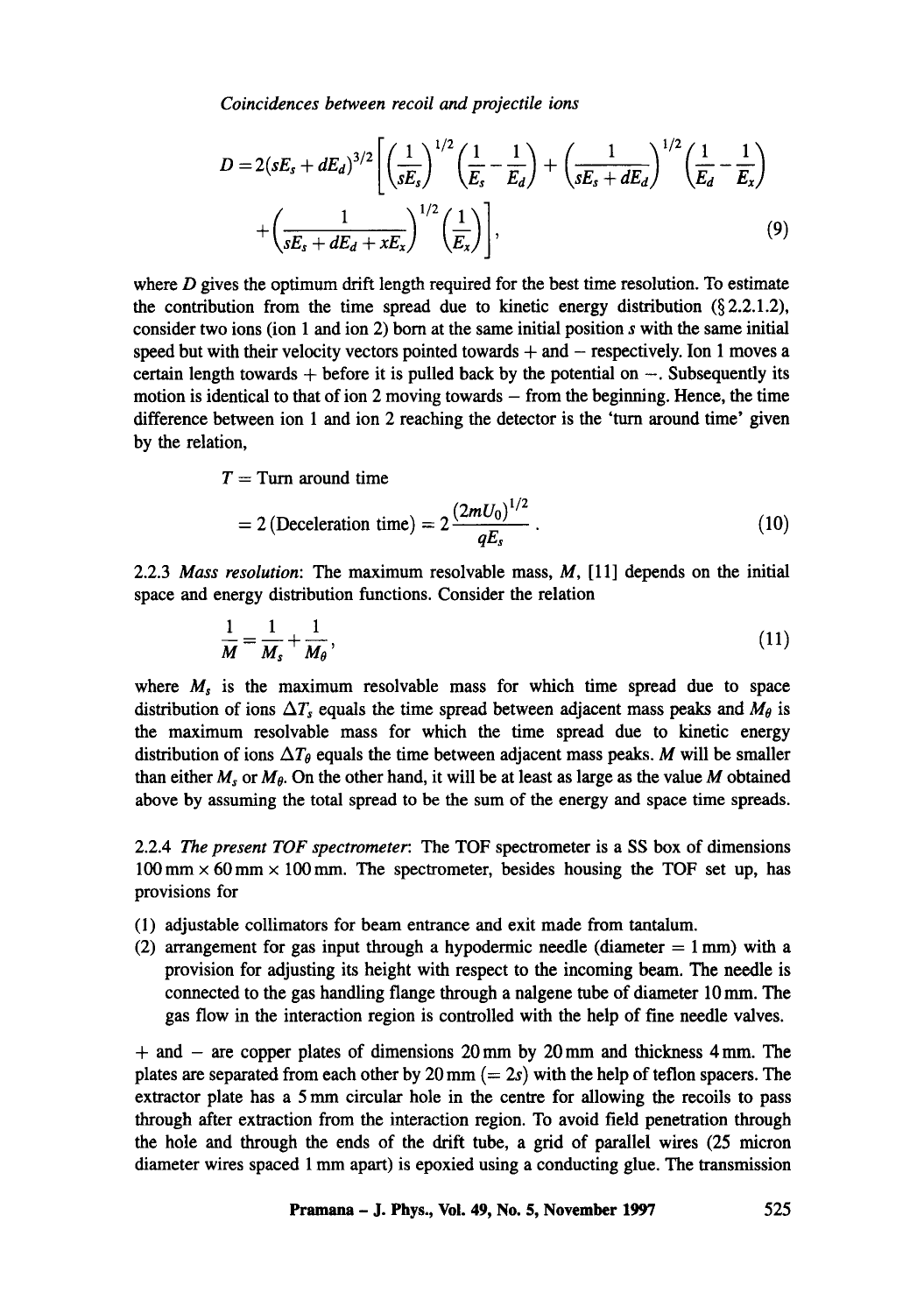efficiency of the grid is about 90%. The 30 mm  $(= D)$  long drift tube is separated from the extractor plate by  $3 \text{ mm } (= d)$ . Following the drift tube is the channeltron detector spaced 5 mm  $(= x)$  from the end of the former.

## 2.3 *Parallel plate electrostatic charge deflector*

An ion of mass  $m$ , having an energy  $T$  and a charge state  $q$  suffers a deflection  $X$  when it passes through a pair of plates across which an electric field of  $E$  (kV/cm) exists. The deflection  $X$  is given by the expression

$$
X = \frac{qeE}{4T} [L(L+2d)],\tag{12}
$$

where  $L$  is the length of the deflector plate and  $d$  is the separation between the end of the deflector plate and the detector for the ions.

Using the above principle, a parallel plate electrostatic charge analyser set up was fabricated and mounted at the exit port of the scattering chamber. The assembly consists of two parallel aluminum plates, each 400 mm long and 60 mm wide. The plates are housed in a 150mm O.D. and 600mm long beam pipe. High voltage is applied to the plates through the specially designed feedthru's which are detachable. The feedthru is insulated from the beam pipe using teflon cylinders which pass through a Wilson seal arrangement provided in the housing for the plates. The length of the trapped air column between the feedthru and the teflon cylinder is reduced using a single O-ring which is pressed onto the plate by the cylinder. Such an arrangement reduces the chances of breakdown because of poor vacuum due to trapped gases. The place of application of high voltage is covered by a teflon cap. The gap between the plates can be varied with the help of nylon spacers. In the present arrangement, the plates are separated by 25 mm with the top plate being 5 mm above the beam height. The parallel plate deflector is followed by a bellow, a long tube, a TEE, a gatevalve and a PPAC. The total flight path of the ions after exiting from the charge analyser to the PPAC is 1600mm, which is sufficient to provide a good separation between the charge states of the scattered projectile. The bellow helps in bending the entire assembly in such a way that for a given electric field between the plates, the incident charge state hits the centre of the detector with the charge states due to electron capture and loss on either side. The expected deflection of a 60 MeV  $Si^{4+}$  ion for a field of 1.2 kV/mm between the plates, as found out using (12) is 29 mm and the separation between neighbouring charge states is 7 mm.

The SCORPION incorporates pumping stations which are fitted with turbomolecular pumps to provide a oil-free vacuum.

## 2.4 *One dimensional position sensitive PPAC*

A one dimensional position sensitive PPAC [12] detector, mounted at the end of the SCORPION, is housed in a SS flange of diameter 100 mm. The window foil of the detector is a  $1.6 \mu m$  aluminized mylar foil. The anode is a similar foil glued to 1.6 mm thick PCB. The cathode is a printed circuit board having aluminized parallel strips. The width of each strip is 1.4mm and the spacing between the strips is 0.6mm. The cathode is made position sensitive using the resistive chain method.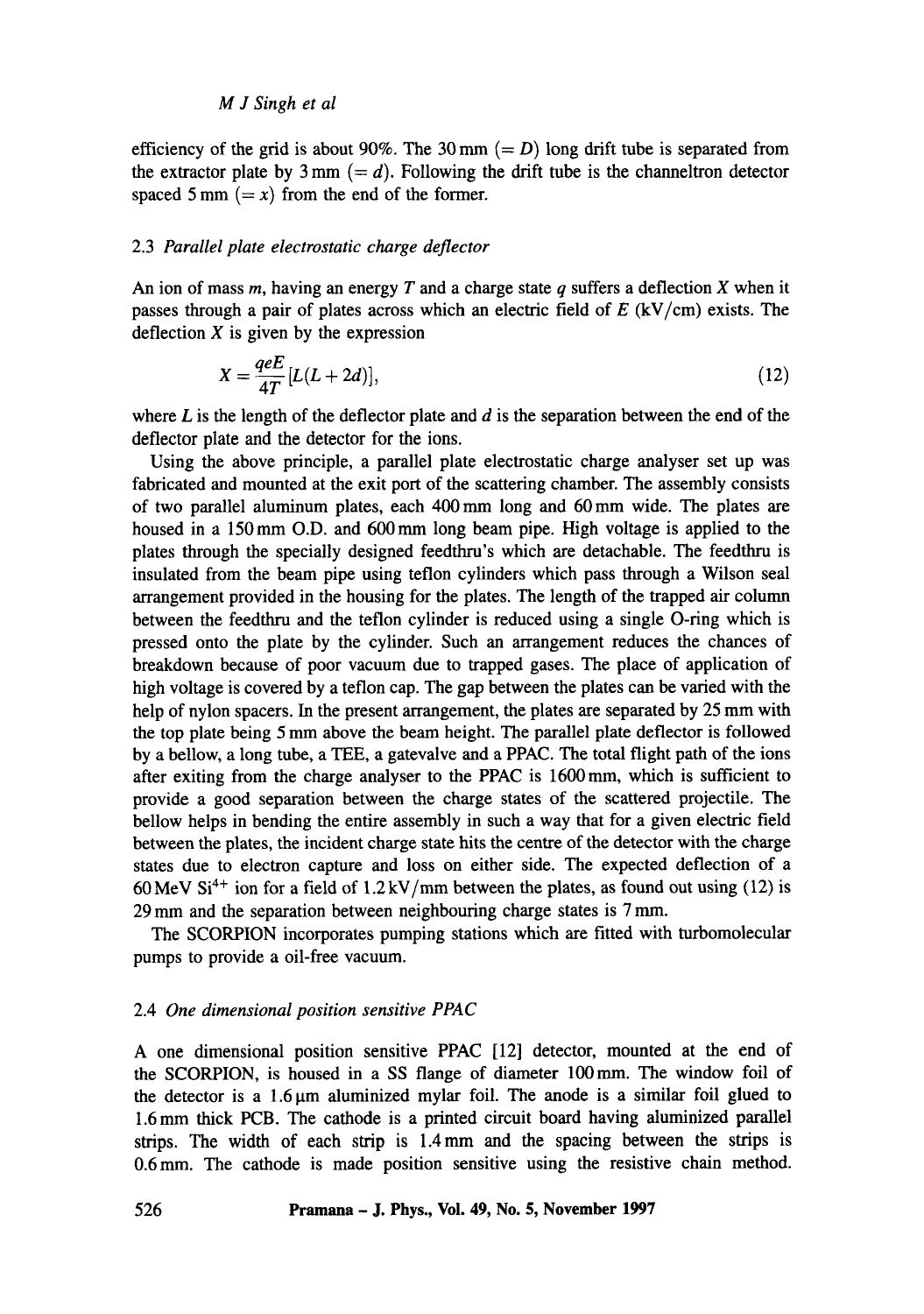The value of the resistance between any two strips is 300  $\Omega$ . The spacing between two electrodes is 5 mm. The anode is kept at a high voltage whereas the two ends of the cathode are grounded through 100 M $\Omega$  resistances. The active area of the PPAC is  $30 \text{ mm} \times 70 \text{ mm}$ .

## **3. Commissioning tests of SCORPION**

The entire assembly was pumped to a vacuum of  $4 \times 10^{-6}$  mbar. The GPSC, pumped by a 2000 1/sec diffstak pump showed a vacuum of  $1 \times 10^{-6}$  mbar. For initial tests, the PPAC was replaced by a glass viewport with quartz pieces stuck along the vertical central axis. With the slits fully open, a beam of  $60 \,\text{MeV} \, \text{Si}^{4+}$  ions was allowed to fall onto alumina pieces stuck to the sides of the entrance collimator of the TOF spectrometer. The beam was focussed and steered so as to pass through the tantalum collimator. With a suitable electric field applied to the deflector plates, the bent beam was viewed on the quartz pieces of the glass ports. With changes in the voltages applied to the plates, the movement of the beam on the quartz pieces was observed. The tests ensured correct alignment of all the components of the SCORPION set up. The slits were closed using the micrometers and the decrease in the intensity of the spot was observed as expected.

## *3.1 Coincidence measurements between recoils and scattered projectiles*

For the coincidence measurements, the view port at the end of the assembly was removed and replaced by the PPAC. Initially, the gate valve isolating the PPAC from the rest of SCORPION line was closed and the slits were fully opened. A pulsed, 60MeV  $Si<sup>4+</sup>$  beam from the accelerator, with a repetition rate of 1  $\mu$ s, was properly focussed and passed through the spectrometer so as to crossfire a neutral beam of argon atoms. The flow of the gas was controlled with the help of the needle valves. The recoils in various charge state were extracted from the interaction region and made to drift towards the channeltron detector by using optimized voltages on the different components of the set up, which are listed in table 1. The signals from the channeltron were fed into a fast, current sensitive preamplifier. The TOF spectrum of the recoils was obtained by giving the 'start' signal to the time-to-amplitude converter (TAC) from the channeltron and a 'stop' signal from the rate divided RF. Single collision conditions

| of flight set up. |  |  |  | <b>Table 1.</b> Optimized values of voltages and distances in the time |
|-------------------|--|--|--|------------------------------------------------------------------------|
|                   |  |  |  |                                                                        |

| Distance of the interaction region from $-$ (s)  | $10 \,\mathrm{mm}$ |
|--------------------------------------------------|--------------------|
| Distance of the drift tube from $-$ ( <i>d</i> ) | $3 \,\mathrm{mm}$  |
| Length of the drift tube $(D)$                   | $30 \,\mathrm{mm}$ |
| Distance of CEM from the drift tube $(x)$        | $5 \,\mathrm{mm}$  |
| Voltage on $+$ plate                             | $+1$ kV            |
| Voltage on $-$ plate                             | $-1$ kV            |
| Voltage on the drift tube                        | $-1.3$ kV          |
| Voltage on the channeltron                       | $-2.2$ kV          |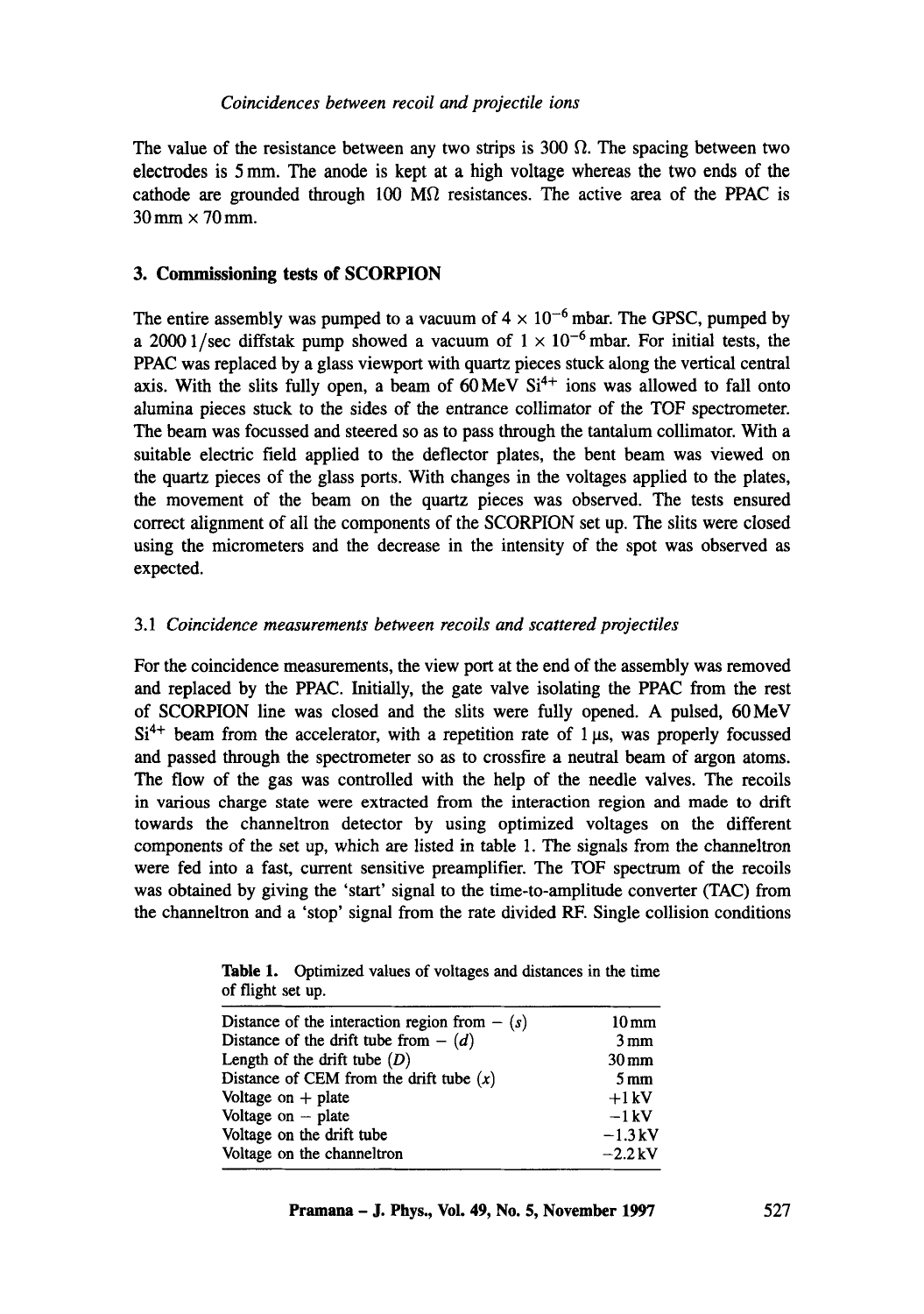

Figure 2. Schematic diagram of the electronics used to process the signals for the SCORPION experiment.

were ascertained by studying the variation in the yield of  $Ar<sup>+</sup>$  recoil ions normalized to the number of ions detected by the PPAC as a function of the gas pressure. In the absence of a capacitance manometer, the pressures were measured at the gas entrance with the help of a Pirani gauge and just below the TOF spectrometer with the help of a Penning gauge. After ensuring that single collision conditions prevailed in the interaction region, fine tuning of the beam was done to get an optimized argon recoil spectrum. The observed count rate of the channeltron was about 3000 counts per second. Following this the slits on the four jaw assembly were closed in a controlled fashion with the TOF spectrum being monitored after each change. Maintaining a consistent recoil-ion spectrum, the count rate in the charmeltron was reduced from 3000 counts per second to 10 counts per second. Subsequently, voltages of  $\pm 10 \text{ kV}$  were applied to the deflector plates and the gate valve isolating the PPAC from the rest of assembly was opened. Slits were fine tuned so that the PPAC counted at a rate of 8kHz to 10kHz.

The electronic block diagram for processing the signals from the channeltron, the PPAC anode and the two ends of the PPAC cathode is shown in figure 2. The processed signals were fed to an analog to digital converter (ADC). A data acquisition program NSCSORT, is used to acquire the data in list mode. The strobe to the ADC was obtained from the channeltron. A typical TOF spectrum of the recoils produced in 60 MeV  $Si<sup>4+</sup>$ Ar collisions recorded from the channeltron-PPAC TAC is shown in figure 3 without any gating from the charge selected projectiles. The position spectrum of the charge separated projectiles shown in figure 4 for the  $60 \text{ MeV}$   $\text{Si}^{4+}-\text{Ar}$  case was obtained by dividing the energy signal from one end of the cathode with the sum of the signals from both the ends. In addition to the incident beam charge state, projectiles which have lost up to 4 electrons are also seen. With the change in voltage of  $\pm 2$  kV on the deflector plates, the change expected in the position of the projectile peaks is  $\sim$  4 mm. A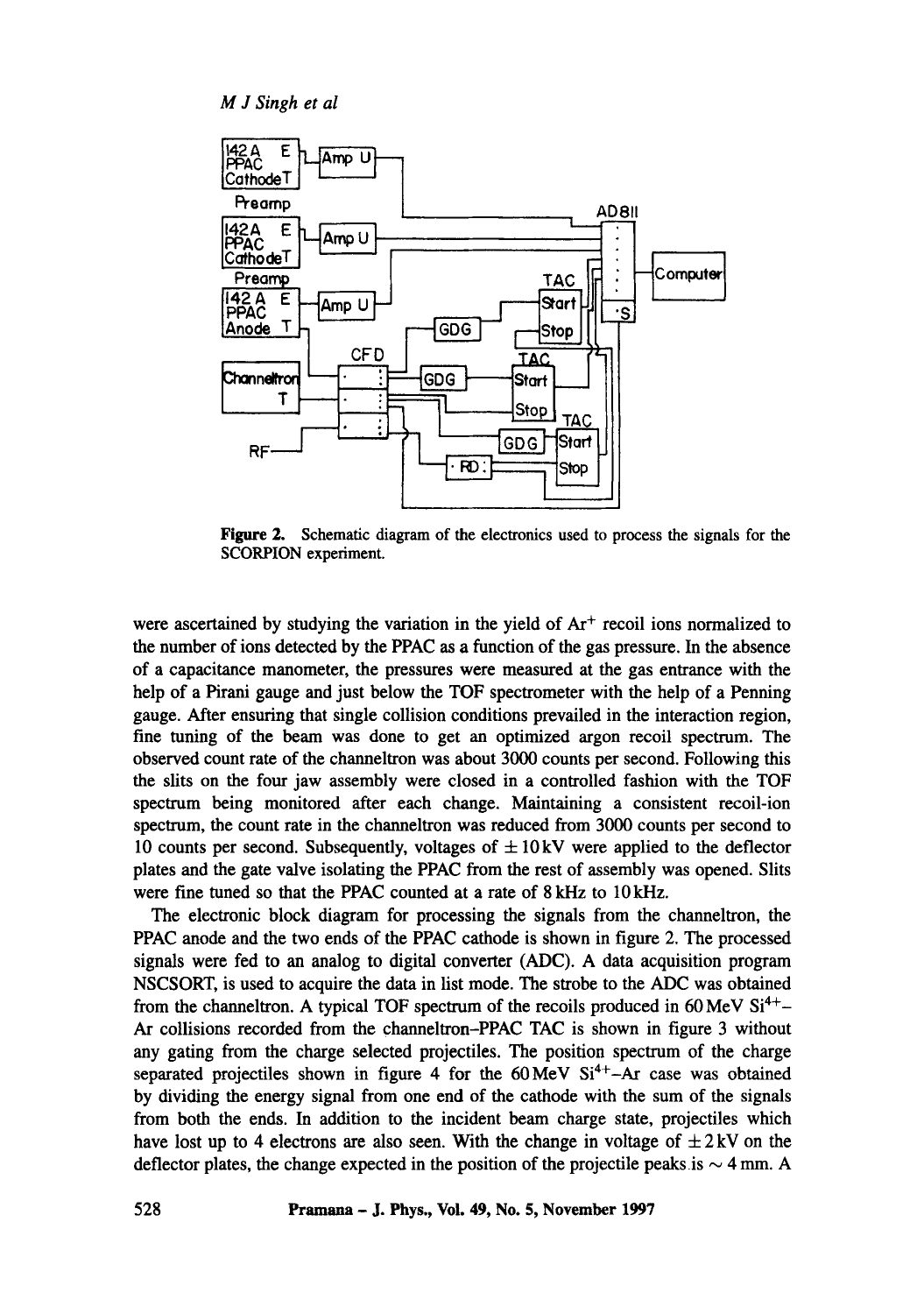*Coincidences between recoil and projectile ions* 



Figure 3. Time-of-flight spectrum of recoils obtained from the channeltron-PPAC-TAC for  $60 \,\text{MeV}$  Si<sup>4+</sup> ions interacting with argon gas.



Figure 4. Position spectrum of the scattered projectiles produced in 60 MeV  $Si^{4+}$ -Ar collisions.

Pramana - J. Phys., Vol. 49, No. 5, November 1997 529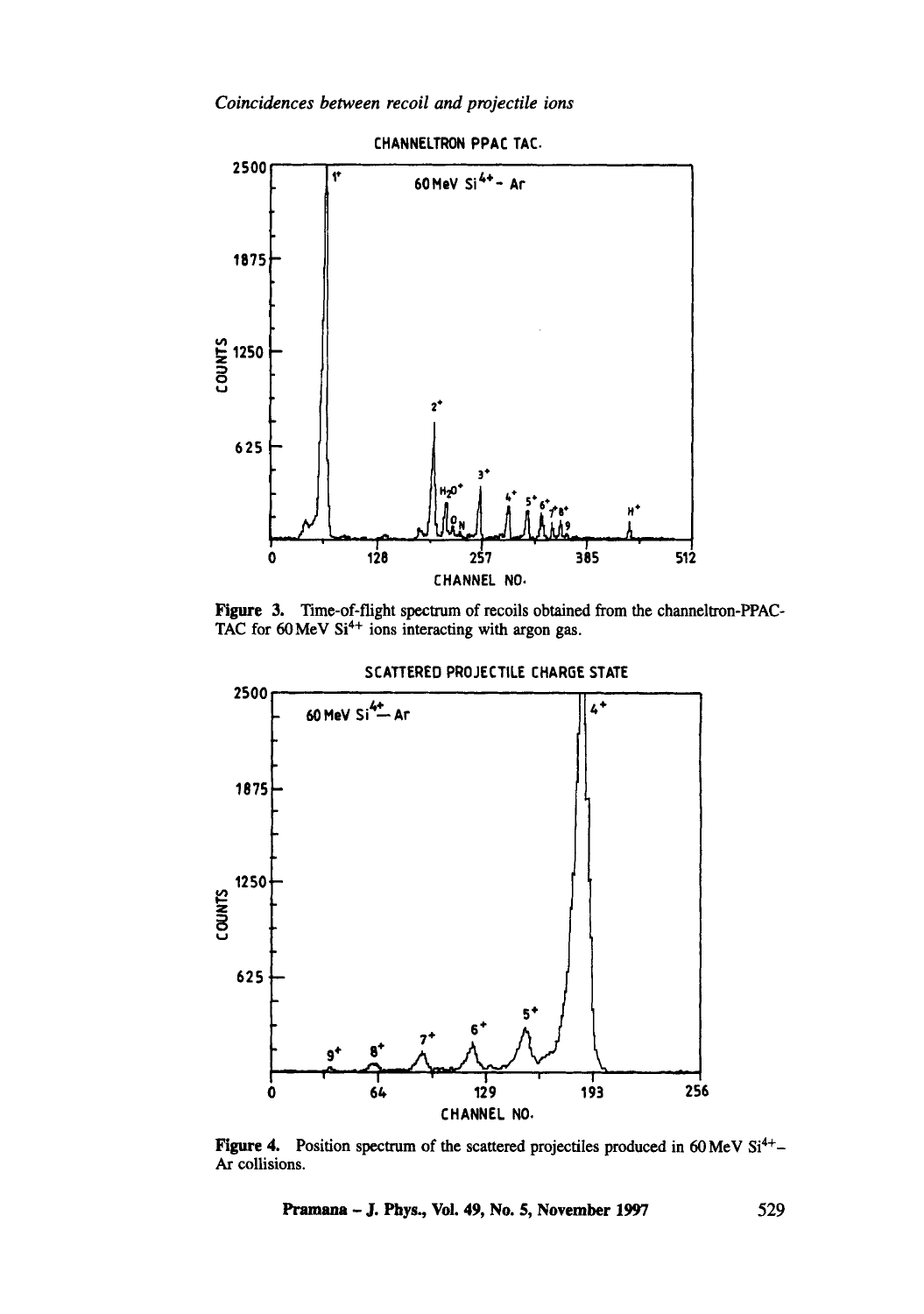

**Figure 5.** Position spectrum of the  $60 \text{ MeV}$  Si<sup>4+</sup> charge state of the beam for the increase in the deflector plate voltage in steps of  $\pm 2$  kV.

typical position spectrum of the 60 MeV  $Si<sup>4+</sup>$  charge state of the beam, for the variation in the voltages on the deflector plates in steps of  $\pm 2$  kV, is shown in figure 5. It may be noted that the time of aquisition is not the same for all the peaks. The channel numbers along the  $X$  axis correspond to the position of the PPAC in the vertical direction along which the deflection is observed.

## **4. Recoil ion distributions for various ionization channels**

The recorded data were processed using the NSCSORT program in order to extract recoil ion spectra corresponding to particular charge states of the projectiles. With conditions applied to the total recoil-ion spectrum, the recoil ion distributions for direct ionization and for electron loss up to 4 electrons were obtained as shown in figures 6(a-e). For the direct ionization process (figure 6a), the recoil ion yield drops with the increase in the recoil charge state, indicating collisions with large impact parameters. The recoil ion distributions become bell shaped for the case of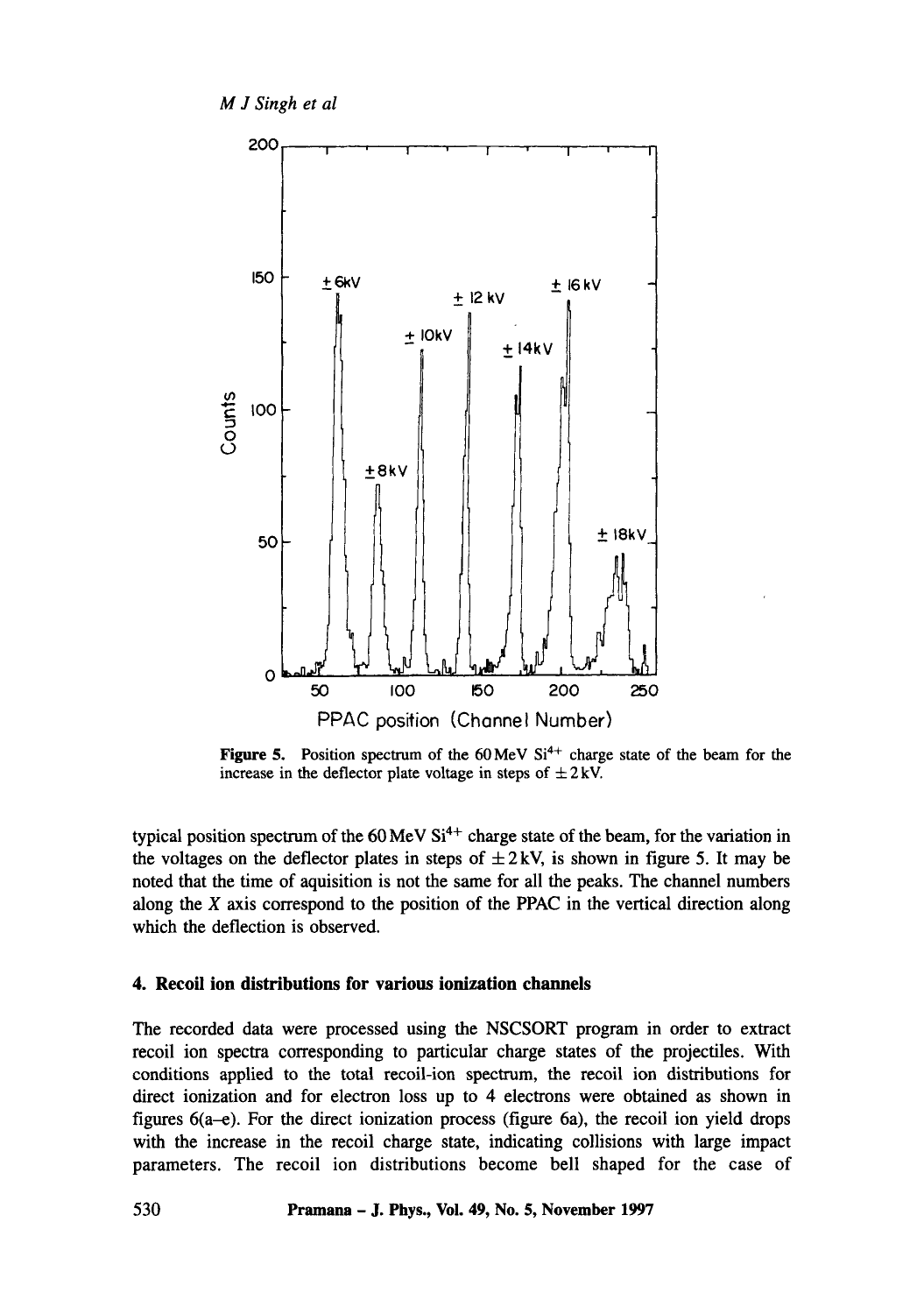electron loss (figure 6b-e), with the peak of the distribution shifting to higher recoil charge states. This bell shaped distributions point to collisions of smaller impact parameters as compared to the direct ionization. The shifting of the peak to the higher recoil charge state with the increasing number of electrons lost by the incident ion indicates a deeper penetration by the projectile  $[3]$ . Note that for  $Si<sup>4+</sup>$  incident beam, electron capture processes are not observed. On increasing the charge state of the incoming beam, the position spectrum of the scattered projectiles shows peaks which correspond to electron capture processes in addition to direct ionization and electron loss processes. Detailed results on the studies of direct ionization, electron capture and electron loss processes and their effect on the recoil ion distributions for 60-120 MeV  $Si^{q+}$ -Ar collision system will be reported elsewhere in a separate publication.

#### **5. Conclusion**

A facility to perform coincidences between recoil ions produced in fast, heavy, ion-atom collisions with the charge separated projectiles, has been developed and installed at NSC, New Delhi. The design features of the various components have been described in detail. This facility has been used to study the direct ionization, electron capture and electron loss channels in collisions of multiply charged silicon ions with neutral argon atoms. Some typical spectra of the recoil ions for various channels have been presented and briefly discussed.



Figure 6(a).

**Pramana - J. Phys., Vol. 49, No. 5, November 1997 531**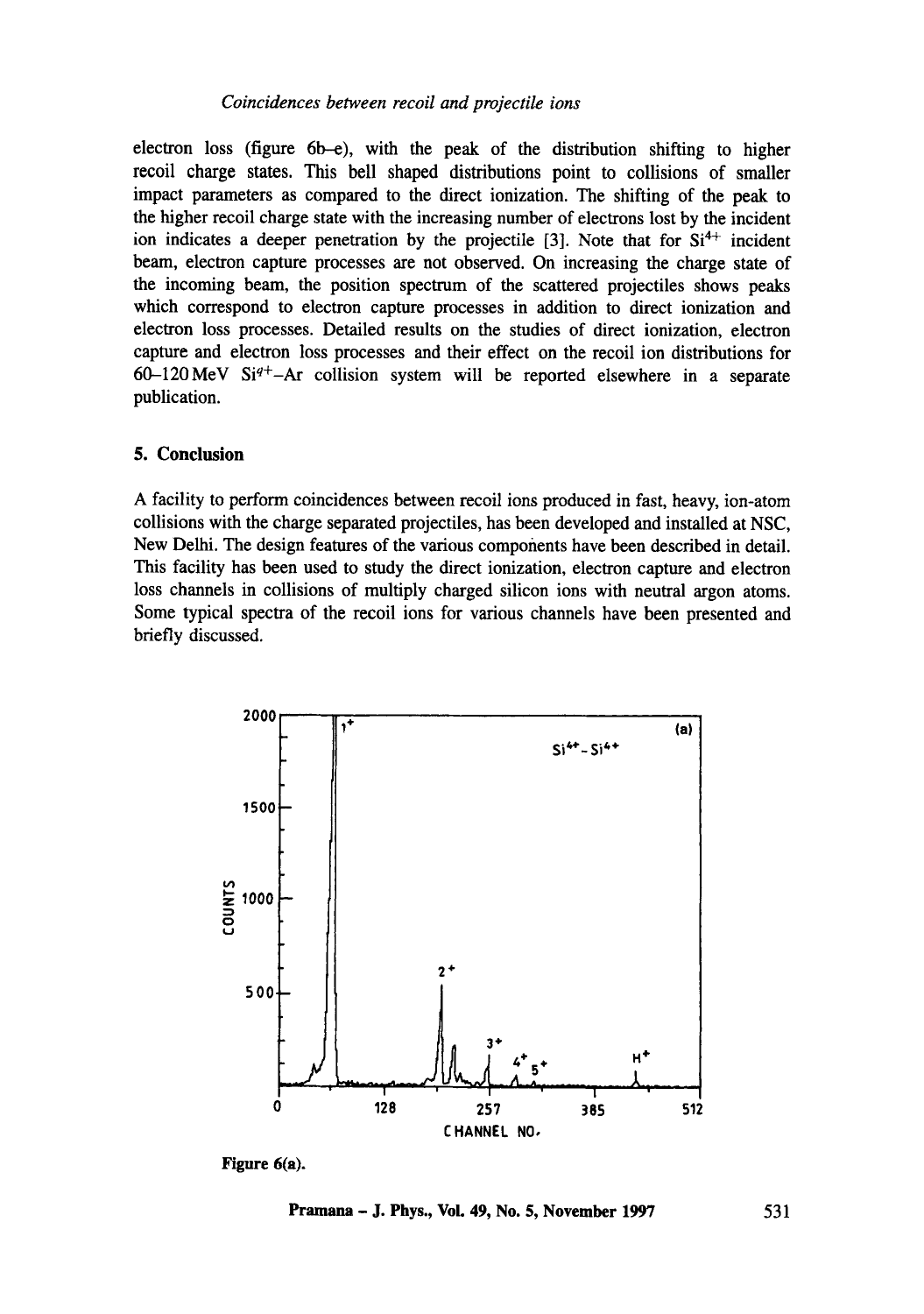

Figure 6. Recoil distributions corresponding to (a) direct ionization, (b)  $1-e^-$  loss, (c)  $2-e^{-}$  loss, (d)  $3-e^{-}$  loss and (e)  $4-e^{-}$  loss events in the case of 60 MeV Si<sup>4+</sup>-Ar collisions.

## **Acknowledgements**

The authors acknowledge the constant encouragement, support and guidance of Prof. G K Mehta. Useful suggestions from E Krishnakumar, R Dörner and T Tonuma at the design stages of this work are acknowledged. The authors are grateful to J Chacko for precise and excellent machining of the various components of the set up and to Sunder Rao for excellent welding jobs. The concerted effort put in by the pelletron personnel and the